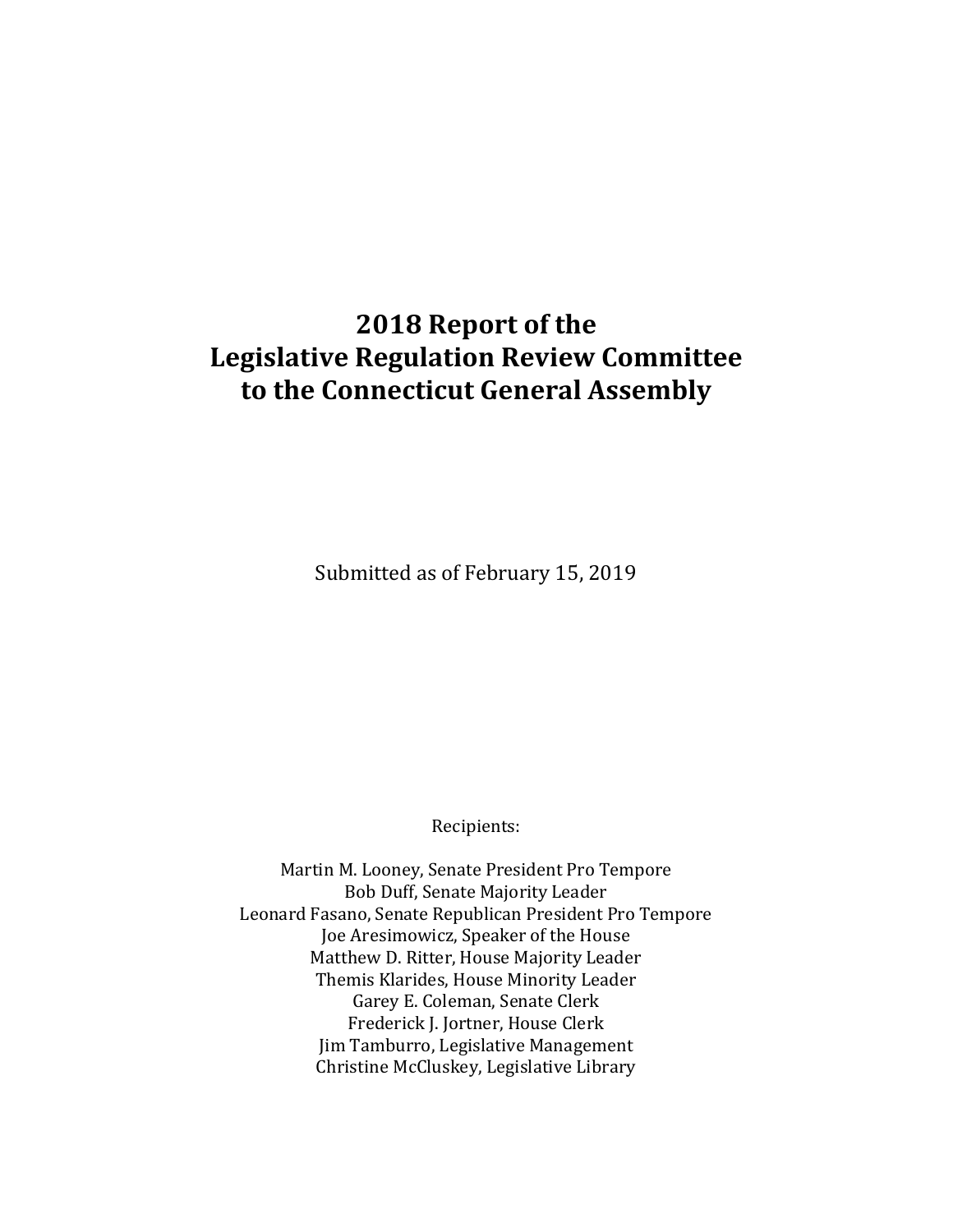## **SECTION ONE**

### Purpose of Report and Committee Membership

The co-chairpersons of the Legislative Regulation Review Committee (the "Committee") are submitting this report to the General Assembly in accordance with Section 4-171 of the Connecticut General Statutes. C.G.S. §4-171 requires the co-chairpersons to submit to the General Assembly for its study (1) a copy of all proposed regulations which have been disapproved by the standing committee under subsection (c) of section 4-170, and (2) a list by agency of each section of the general statutes that requires the agency to adopt regulations on or before January first of the preceding year which the agency did not submit or resubmit to the committee by December first of such year as provided in section 4-170b.

*As of the date of this report, the Committee is composed of the following members:*

**Senate Chairman House Chairman** 

Craig Miner Susan Johnson

### **Senate Members House Members**

Alexandra Bergstein Tom Arnone James Maroney Arthur O'Neill

Kevin Kelly Christie Carpino George Logan Nicole Klarides-Ditria Catherine Osten Christine Palm David Rutigliano Chris Ziogas

> Kirstin L. Breiner Committee Administrator

Susan A. Keane Acting Administrator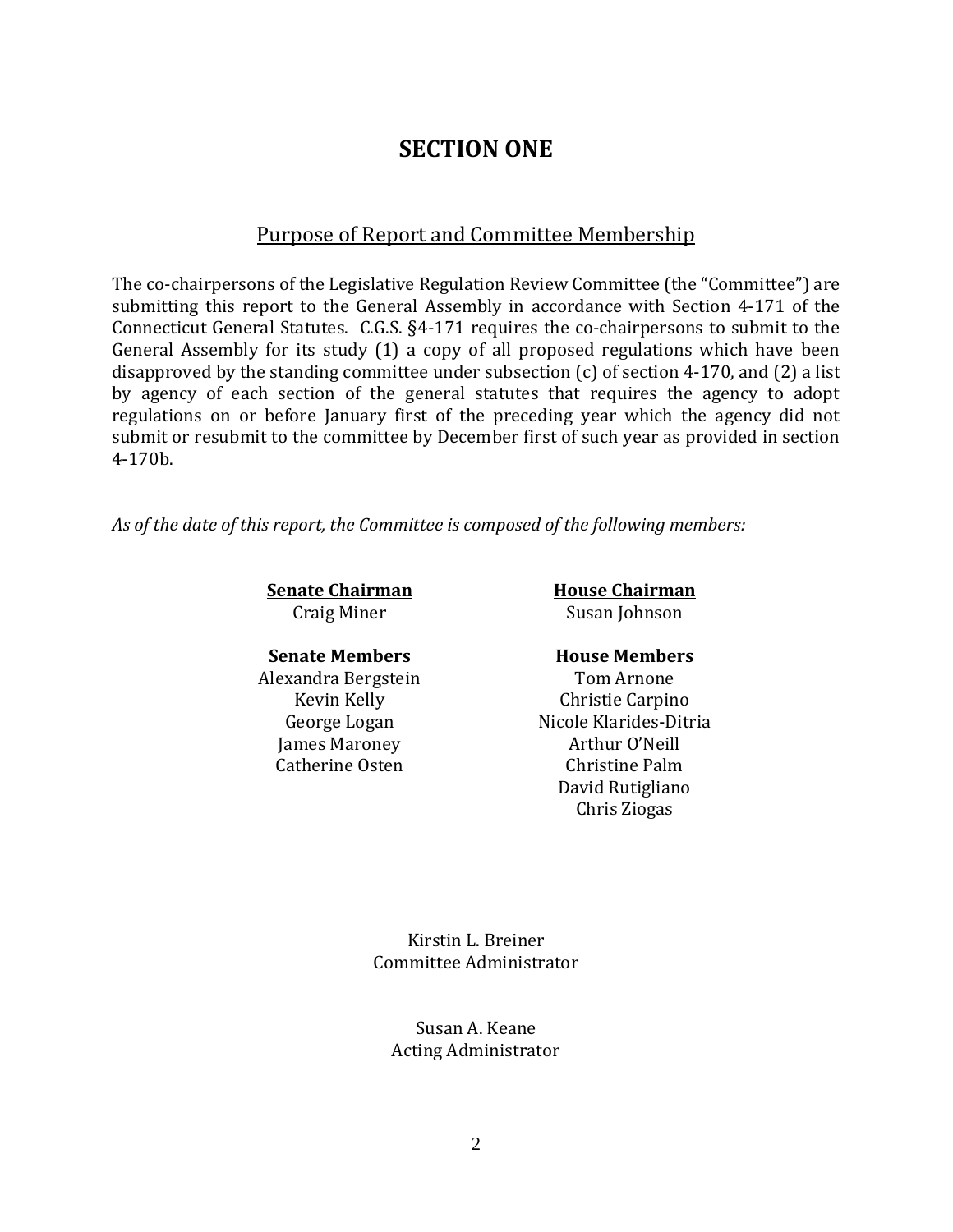## **SECTION TWO**

## Disapproved Regulations Report

The Committee did not disapprove any regulations during 2018.

## **SECTION THREE**

### Mandated Regulations Report

Pursuant to C.G.S. § 4-171, all agencies are required to report a list of each section of the general statutes that requires them to adopt regulations on or before January first of the preceding year which the agency did not submit or resubmit to the committee by December first of such year as provided in C.G.S. § 4-170b.

The following report is based on information supplied by the agencies.

| <b>AGENCY</b>                            | <b>STATUTORY SECTION</b><br><b>AS REQUIRED BY 4-171</b> |
|------------------------------------------|---------------------------------------------------------|
| <b>Board of Pardons and Paroles</b>      | C.G.S. § 4-176, 1-230, 4-196, 4-                        |
|                                          | 167, and 4-174                                          |
| <b>Connecticut State Library</b>         | None Reported                                           |
| Department of Correction                 | None Reported                                           |
| <b>Department of Motor Vehicles</b>      | C.G.S. $\S$ 15-229(d); 14-15d                           |
| Department of Public Health              | C.G.S. § 19a-36h                                        |
| Department of Transportation             | None Reported                                           |
| <b>State Contracting Standards Board</b> | C.G.S. $§$ 4-167                                        |
|                                          | C.G.S. $§$ 4-196                                        |
|                                          | C.G.S. §4e-7                                            |
|                                          | C.G.S. $§$ 4e-34                                        |
|                                          | C.G.S. $§$ 4e-35                                        |
|                                          | C.G.S. $§$ 4e-16                                        |
|                                          | C.G.S. $§$ 4e-36                                        |
|                                          | C.G.S. $§$ 4e-6                                         |
|                                          | C.G.S. $§$ 4e-14                                        |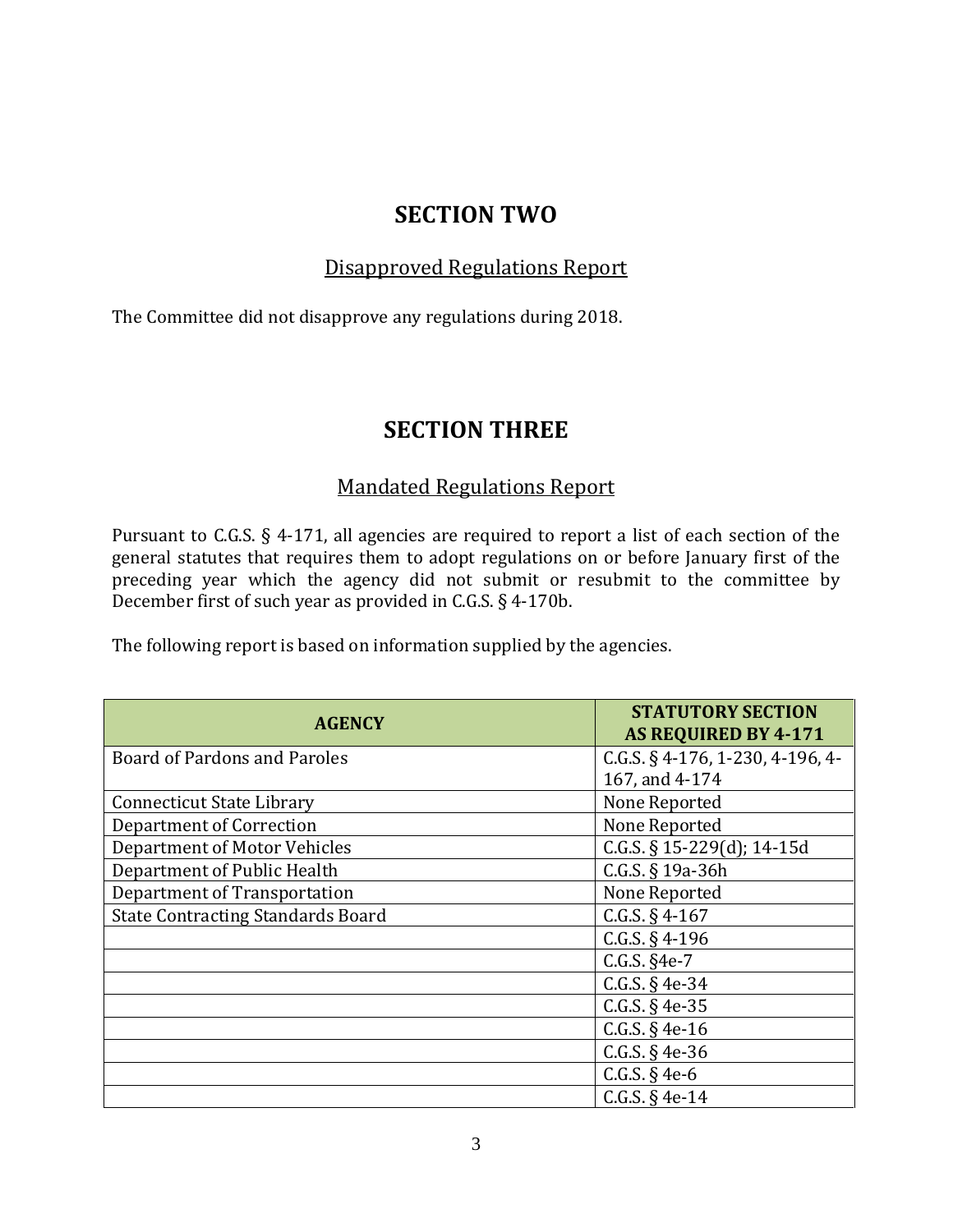|                                                        | C.G.S. § 4e-43   |
|--------------------------------------------------------|------------------|
|                                                        |                  |
|                                                        | C.G.S. $§$ 4e-47 |
|                                                        | C.G.S. § 4e-19   |
|                                                        | C.G.S. §4e-20    |
|                                                        | C.G.S. $§$ 4e-21 |
|                                                        | C.G.S. § 4e-22   |
|                                                        | $C.G.S. § 4e-26$ |
|                                                        | C.G.S. § 4e-27   |
|                                                        | C.G.S. § 4e-28   |
|                                                        | C.G.S. $§$ 4e-41 |
|                                                        | C.G.S. $§$ 4e-42 |
|                                                        | C.G.S. $§$ 4e-44 |
|                                                        | C.G.S. § 4e-45   |
|                                                        | C.G.S. § 4e-46   |
|                                                        | C.G.S. § 4e-49   |
| Board of Regents for Higher Education                  | None Reported    |
| Office of the Chief Medical Examiner                   | None to Report   |
| Commission on Medicolegal Investigations               | None to Report   |
| <b>Connecticut Siting Council</b>                      | None Reported    |
| <b>Connecticut State Library</b>                       | None Reported    |
| Department of Administrative Services                  | None to Report   |
| Division of Construction Services                      | None to Report   |
| Office of the Claims Commissioner                      | None to Report   |
| State Insurance and Risk Management Board              | None to Report   |
| <b>State Marshal Commission</b>                        | None to Report   |
| Department of Agriculture                              | None to Report   |
| <b>Agricultural Experiment Station</b>                 | None Reported    |
| <b>Connecticut Marketing Authority</b>                 | None Reported    |
| <b>Milk Regulation Board</b>                           | None Reported    |
| <b>State Entomologist</b>                              | None Reported    |
| Department of Banking                                  | None to Report   |
| Department of Children and Families                    | None Reported    |
| Department of Consuimer Protection                     | None Reported    |
| <b>Architectural Licensing Board</b>                   | None Reported    |
| <b>Real Estate Commission</b>                          | None Reported    |
| <b>State Board of Accountancy</b>                      | None Reported    |
| <b>Department of Correction</b>                        | None Reported    |
| Department of Developmental Services                   | None Reported    |
| Department of Economic & Community Development         | None to Report   |
| Department of Emergency Services and Public Protection | None to Report   |
| Police Officer Standards and Training Council          | None to Report   |
| Department of Energy and Environmental Protection      | None Reported    |
| <b>Public Utilities Regulatory Authority</b>           | None to Report   |
|                                                        |                  |
| Department of Housing                                  | None Reported    |